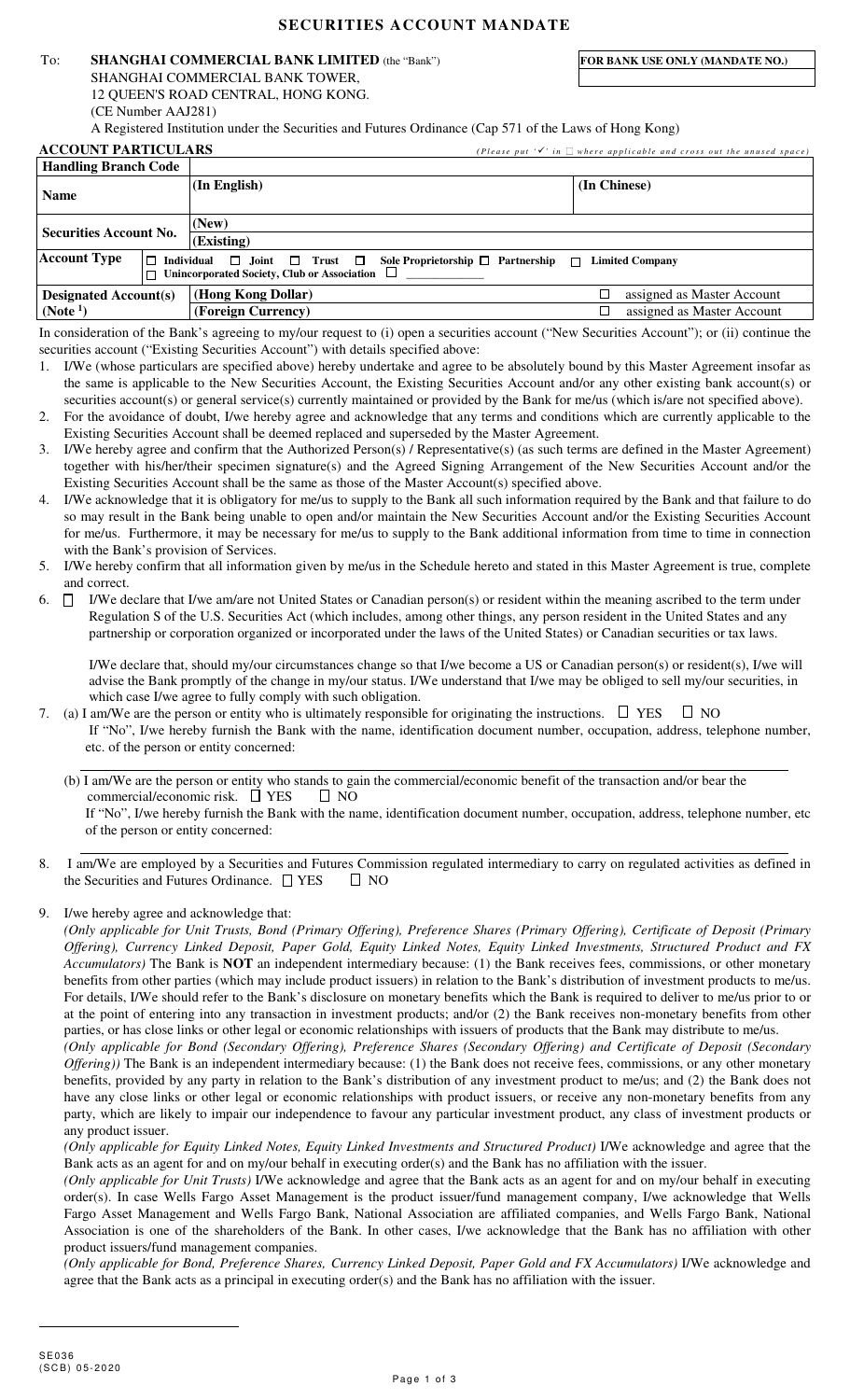*(Only applicable for Certificate of Deposit)* I/We acknowledge and agree that the Bank acts as a principal in executing order(s). I/We acknowledge that the Bank and Bank of Shanghai (Hong Kong) Limited are related companies. In other cases, I/We acknowledge that the Bank has no affiliation with other product issuers.

- 10. I/We hereby acknowledge receipt of a full set of the Master Agreement.
- 11. Unless otherwise defined, terms used herein shall bear the same meanings as defined in Part 1 (General Terms and Conditions) of the Terms and Conditions of this Master Agreement.

Dated the day of .

(\* Delete as inapplicable)

**Declaration and Execution by the Customer** 

I/We acknowledge and confirm that  $(Note<sup>2</sup>)$ :

- the Bank's staff have provided and highlighted to me/us the risk disclosure statements set out in Part 7 (Risk Disclosure Statements) of the Terms and Conditions of the Master Agreement in English or Chinese (and as the case may be), being the language of my/our choice; and
- the Bank's staff have invited me/us to read the said risk disclosure statements, to ask questions and take independent professional advice if I/we so wish.

## **SIGNED by or on behalf of the Customer**

| Client Signature / Authorized Signature* |                |                    | Client Signature / Authorized Signature* |                |        |
|------------------------------------------|----------------|--------------------|------------------------------------------|----------------|--------|
| Name:                                    | $[D N_0 \cdot$ | Title <sup>.</sup> | Name:                                    | $D$ No $\cdot$ | Fitle∙ |
|                                          |                |                    |                                          |                |        |
|                                          |                |                    |                                          |                |        |
| Client Signature / Authorized Signature* |                |                    | Client Signature / Authorized Signature* |                |        |
| Name:                                    | ID No ·        | Title:             | Name∙                                    | $D$ No $\cdot$ | `itle∙ |

#### **Declaration by the staff of Shanghai Commercial Bank Limited**  I declare that:

- the risk disclosure statements set out in Part 7 (Risk Disclosure Statements) of the Terms and Conditions of the Master Agreement have been provided to the Customer in English or Chinese (as the case may be), being the language of the Customer's choice; and
- I have invited the Customer to read the said risk disclosure statements, ask questions and take independent professional advice if the Customer so wishes.

| Name (in block letters):      |       |
|-------------------------------|-------|
| <b>HKMA</b> Registration No.: |       |
| E/S Number:                   | Date: |

# **Schedule 1 Other Instructions**

 $(P \mid \text{base put } ' \checkmark)' \text{ in } \square \text{ where applicable}$ 

**1. Consent to Provide Deposit Information**  I/We hereby consent that the Bank's designated staff who provide(s) investment and/or wealth management service can access and utilize my/our deposit information for providing such services to me/us. This consent shall be applicable to all of my/our securities accounts held or to be held with the Bank.

| Client Signature / Authorized Signature* | Client S |
|------------------------------------------|----------|
| Name:                                    | Name:    |

Client Signature / Authorized Signature\*

 I/We DO NOT consent to the access and utilization of my/our deposit information by the Bank's designated staff who provide(s) investment and/or wealth management service for providing such services to me/us. This refusal shall be applicable to all of my/our securities accounts held or to be held with the Bank.

## **2. Permanent Election for Receipt of Dividends**

Until further notice in writing, I/we hereby instruct the Bank to collect all dividends in respect of all shares held by the Bank for my/our account as follows:  $\Box$  in CASH in SCRIP

**3. Application for Personal Identification Number for the Phone-in Trading Service and Login Password for the Internet Stock Trading Service** 

#### For Phone-in Trading Service:

 I/We hereby request and instruct the Bank to issue me/us a Personal Identification Number (PIN) and acknowledge receipt of the PIN advice (Serial Number: ) for Phone-in Stock Trading service.

### For Internet Stock Trading Service:

 I/We hereby request and instruct the Bank to issue me/us a login password for using the Internet Stock Trading Service.

 $\overline{a}$